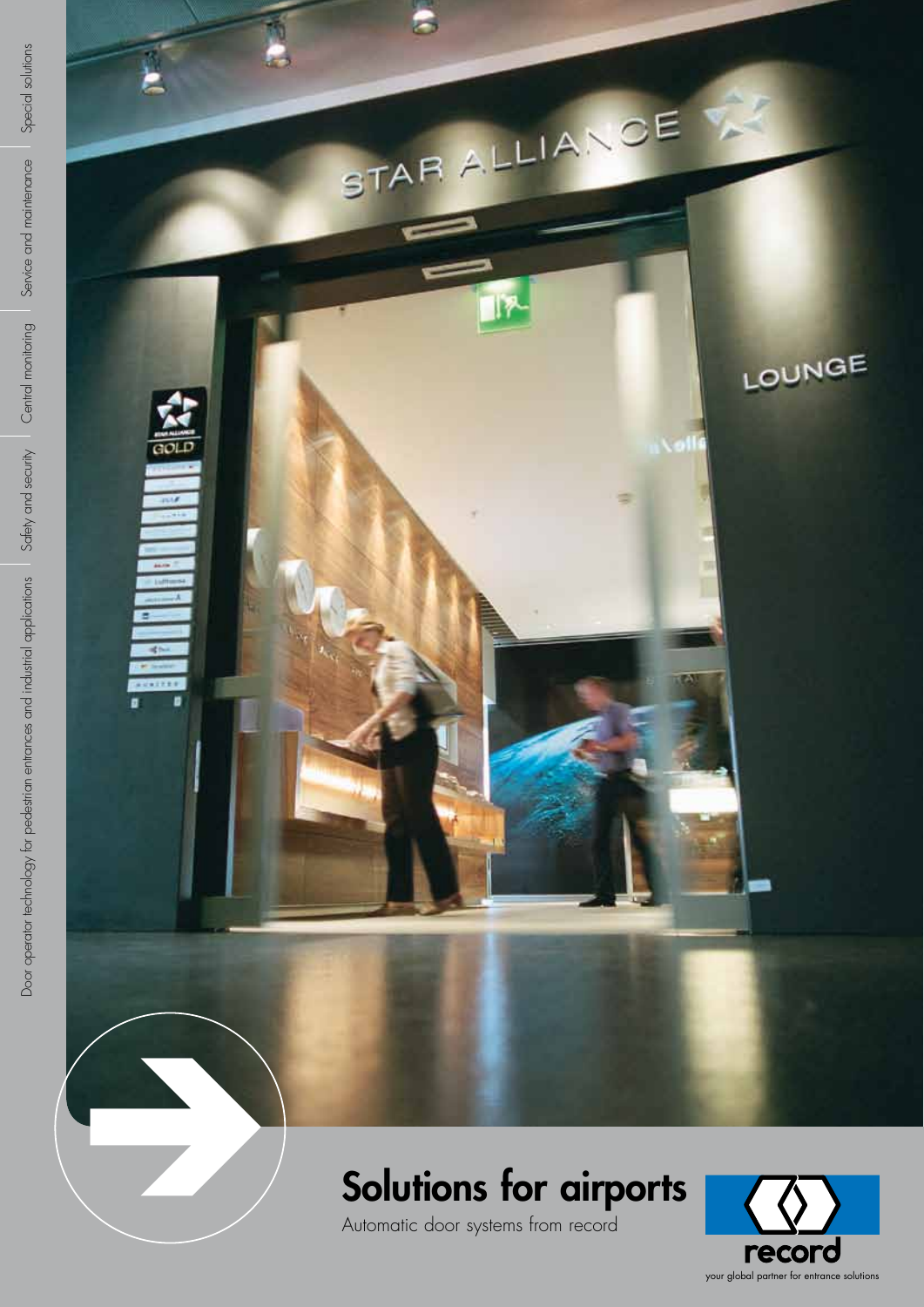No passeu<br>No entry<br>No pasar

 $\boldsymbol{c}$ 



2

record automatic door systems provide enhanced safety, security and convenience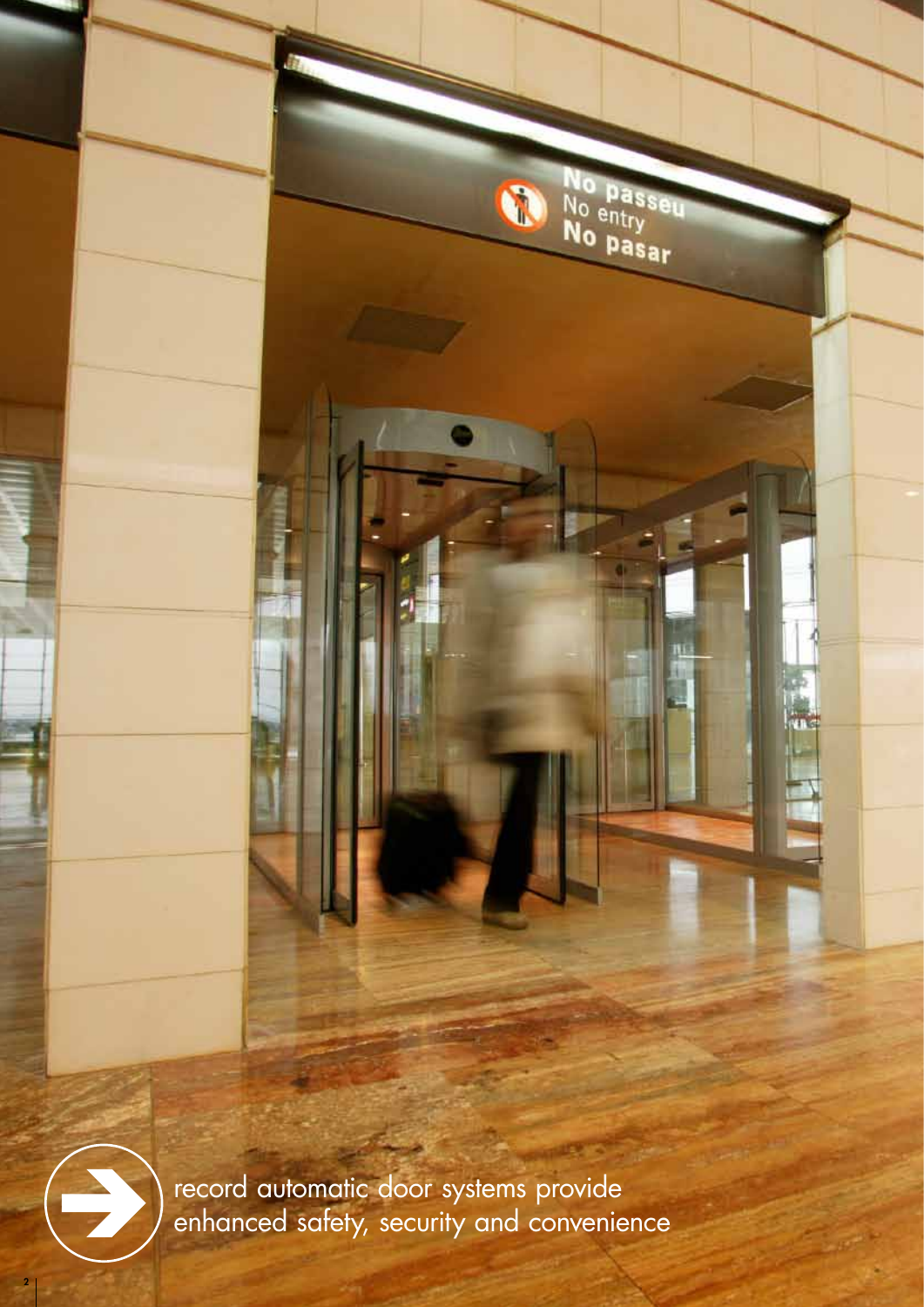# record – automatic door systems

Automatic doors play a particularly important role at airports. In passenger areas and where there are high levels of pedestrian flow, record doors and security interlocks provide you with enhanced security and safety, significantly improved convenience and most importantly, high standards of reliability, which has always been a record priority.

### Security and safety

Our range of products has been developed to fulfil the high security and safety requirements of international airports. We can provide:

- $\rightarrow$  Escape and rescue route security
- $\rightarrow$  Fire and smoke-protection doors
- $\rightarrow$  Security doors and interlocks to control personal access
- $\rightarrow$  Door systems for access in one direction only
- $\rightarrow$  Burglar-resistant security doors with multi-point locking
- $\rightarrow$  record ADM door management systems to control and monitor doors; can also be integrated into existing building control systems

#### **Convenience**

- $\rightarrow$  For passengers: thanks to automatic opening and closing of doors, complete freedom of movement is guaranteed at all times.
- $\rightarrow$  For personnel: restricted areas can be accessed without delay; transporting baggage trolleys, luggage etc. is made easier.
- $\rightarrow$  For the operating company: central monitoring and control of pedestrian traffic to and from departure and arrivals halls, and the flow of people in other airport buildings. Any operational malfunction triggers an alarm message that is immediately dispatched to central control.

### Reliability

The foundation of our success has been our own R&D department, which we have been actively managing at our headquarters in Switzerland since 1953. As a global player, we distribute our products all over the world; we have branches and representative offices in over 50 countries.

When designing and manufacturing our products, we pay particular attention to ensuring their exceptionally long life and unrestricted functionality. To install them, we employ thoroughly trained service technicians who attend training courses on an on-going basis. Our technical staff support you right from the planning stage. To provide you with complete solutions, in-house record service technicians can carry out service and maintenance for you. Their highly detailed knowledge of the design and construction of products ensures the long-life and smooth operation of your installation for many years to come.



Our products are ISO 9001:2008 certified and also comply with all relevant international norms and standards.



Automatic sliding door, MUC

 $\mathbf{3}$   $\mathbf{1}$ 



Automatic round sliding door, first-class entrance, ZRH



Automatic doors, facade, BLL



Automatic telescopic sliding door, **MUC** 



FlipFlow TWIN, MRS





Automatic sliding door, LYS Frameless automatic sliding door, BSL/MLH

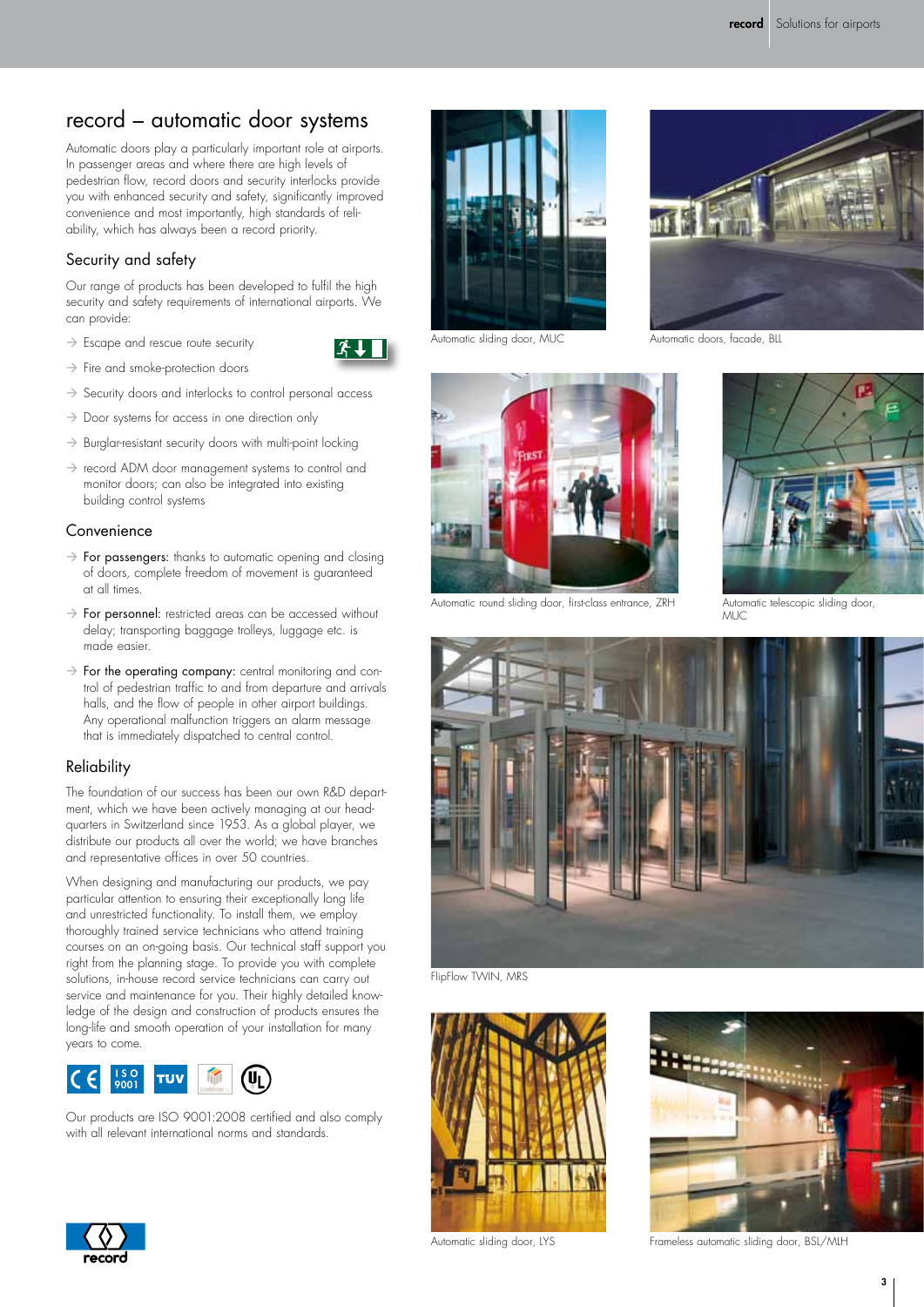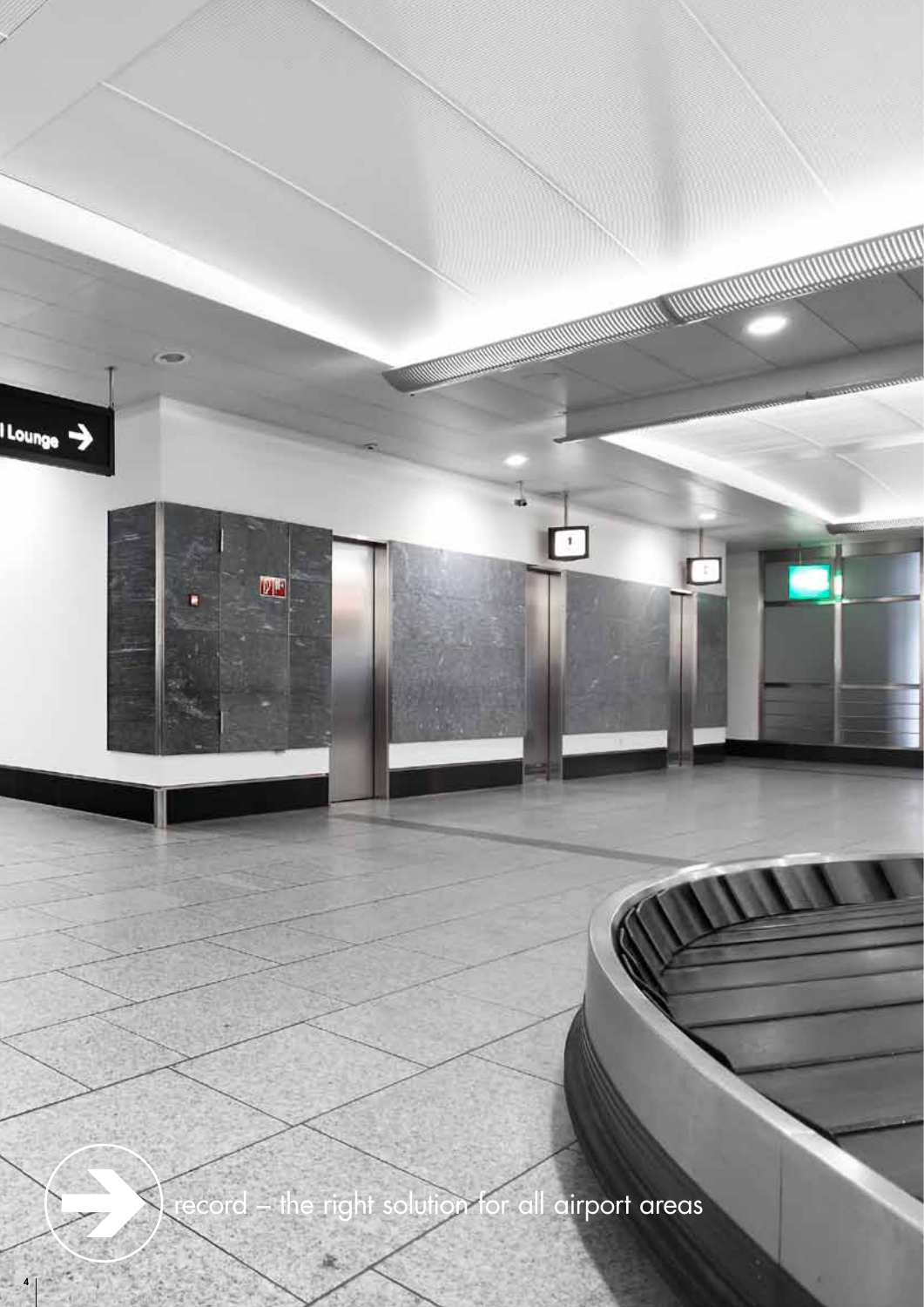# Public areas

#### Airport entrances and exits

record provides the right solution for all airport areas:

- $\rightarrow$  Pedestrian walkways: automatic sliding doors, round and curved sliding doors, swing doors, folding doors, revolving doors, door systems for controlled access in one direction, and security interlocks
- $\rightarrow$  Vehicle entrances: rapid shutter doors

#### Passenger areas

The technology used in record doors complies with all safety standards required for emergency exits.

- $\rightarrow$  Automatic sliding doors, redundant or with emergency breakout facility. In emergencies, door leaves and side screens can be removed and swung through 90° to maximise access.
- $\rightarrow$  Automatic round and curved sliding doors
- $\rightarrow$  Automatic revolving doors

#### Personnel areas

For personnel entrances, record automatic doors can be operated using standard access control systems. The following specially designed doors enable security of the highest level at access points:

- $\rightarrow$  Security interlocks with video monitoring for single access only, empty room surveillance and personal identification at the entrance or authentication inside the interlock
- $\rightarrow$  Security interlocks with automatic sliding or swing doors

#### Check-in and checkout areas; arrivals hall

Automatic sliding doors made of glass can also function to divide an area into zones inside terminals, and thus also ease navigation for passengers checking in or out.

In arrivals halls, automatic pivoting doors, swivelling doors or turnstile security interlocks can be installed to divide up a variety of areas into zones e.g. passenger security check areas, info desks, etc.

#### Sanitary area

Automatic sliding or folding doors enable higher standards of hygiene and convenience in sanitary areas such as toilets, nappy changing areas and showers. People appreciate the hands-free convenience of automatic doors.

#### Enabling connections with other means of transport

Part of the infrastructure of every airport is the requirement for passengers to use other means of transport for their onward journeys. Automatic doors enhance the safety and convenience of both passengers and staff, and enable other means of transport to be more easily reached (bus station, underground and over ground railways).



Entrance area, BSL/MLH



Automatic rapid shutter door, hangar, LYS



Smoke-protection doors, entrance area, MUC



2-leaf revolving door with integrated automatic sliding door, BLL





Waiting room, LYS





Automatic sliding door, sanitary area, ZRH

Entrance hall, LYS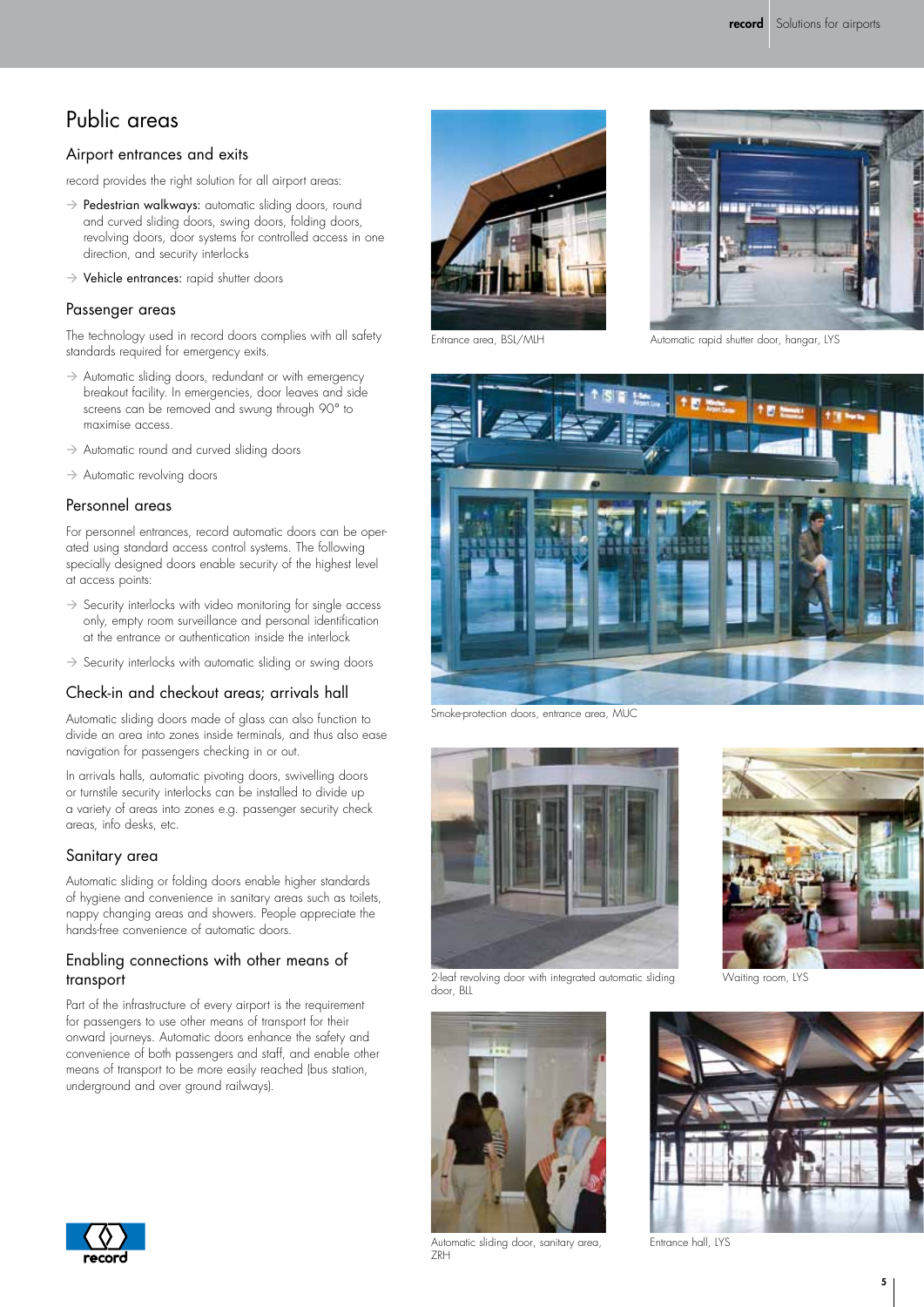

record – for the clear, detailed view of restricted areas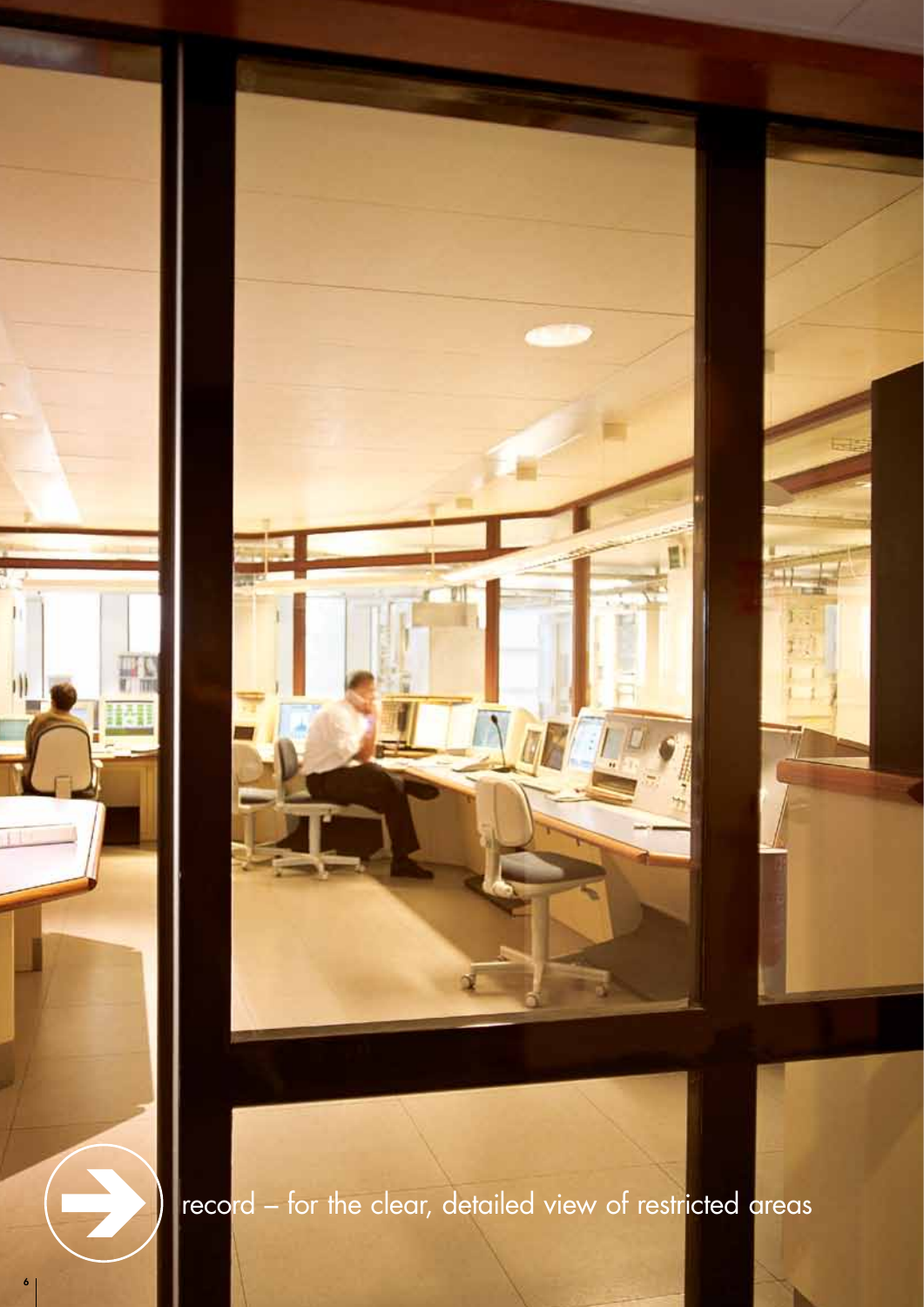# Restricted areas

## Control of persons

Parallel to passport control, automatic doors enable authorised personnel and goods access to restricted areas with virtually no delay. Standard access control systems enable authorisation by controlling automatic doors, and denying unauthorised people general access.

#### Shops in the duty-free area

Generally, shops in duty-free areas can easily be retro-fitted with record automatic door systems. As a key design feature, large areas of glass lend a high degree of transparency to zones, creating a luxurious appearance. The wide range of colours and finishes helps to lend a special touch to individual shops.



Should your security requirements after closing demand it, we recommend the SAFECORD burglar-resistant automatic sliding door. Equipped with a reinforced frame, laminated glass and multipoint locking, it provides exceptionally good protection against violent attempts to gain access to your premises.

### Cafés/bars/restaurants

Among other things, prompt service is an essential requirement at airport eateries. Our rapid acting, compact folding doors can be found in many restaurants, functioning as the perfect barrier between the kitchen and dining areas. Here, you can of course also rely on our whisper-quiet 1 or 2 leaf automatic sliding doors at peak times.

### First and business class lounges

Automatic doors give your entrance the exclusive look. Automatic door systems can be designed as an attractive feature of your corporate identity, or combined with access control systems to enhance their functionality. By installing a record automatic door system, you immediately identify yourself as an attentive host.



FlipFlow TWIN, security-check, CDG



FlipFlow WIDE, customs exit, AMS



FlipFlow, air and land side transition, GLA



Revolving door operator, crew entrance, ZRH



Telescopic sliding door, BLL





Sliding door, restaurant, LYS Sliding door, kitchen/pantry, ZRH

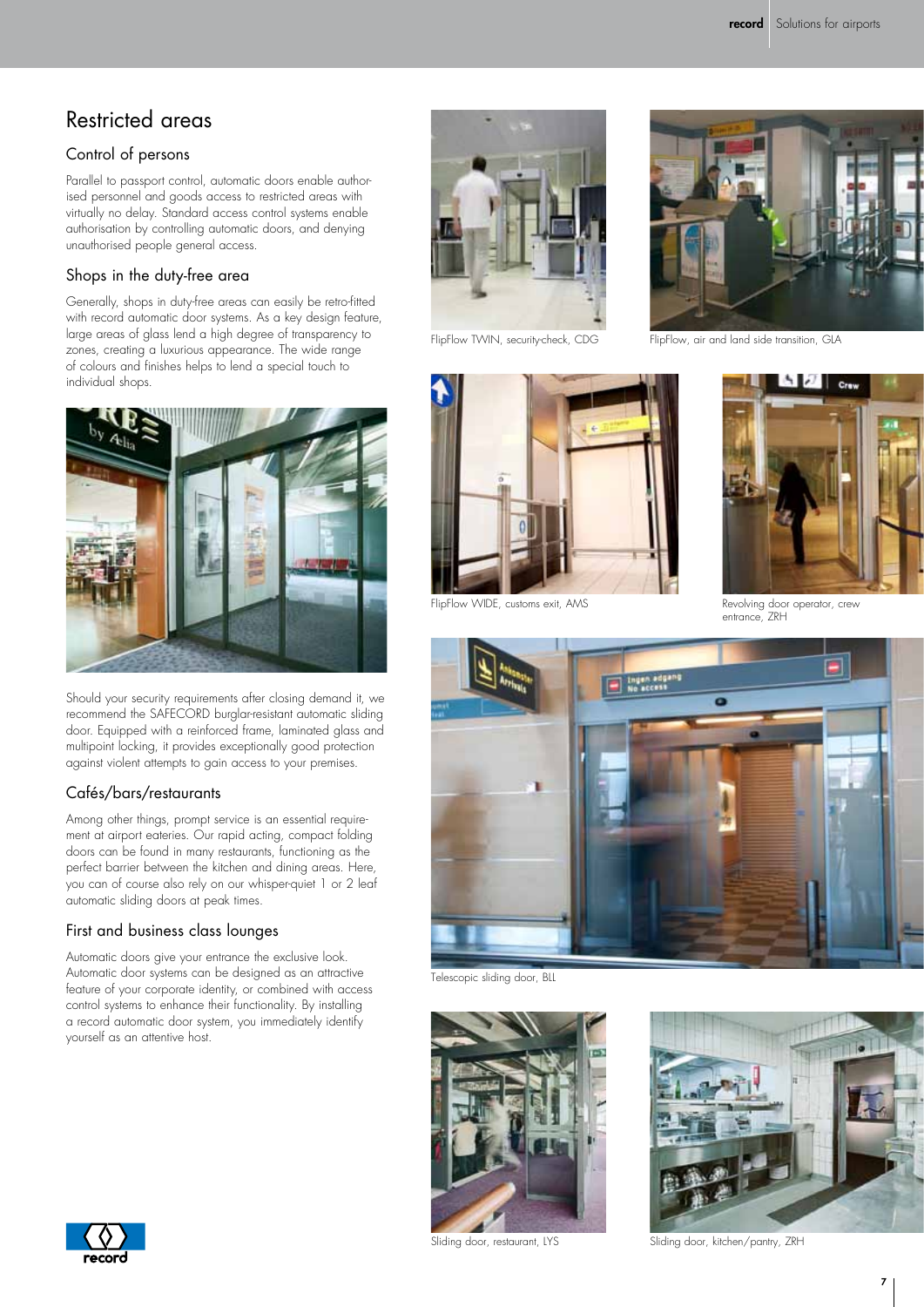ipFlow: controls the flow of persons during

8

peak <sub>times</sub>

 $\sim$ 

٥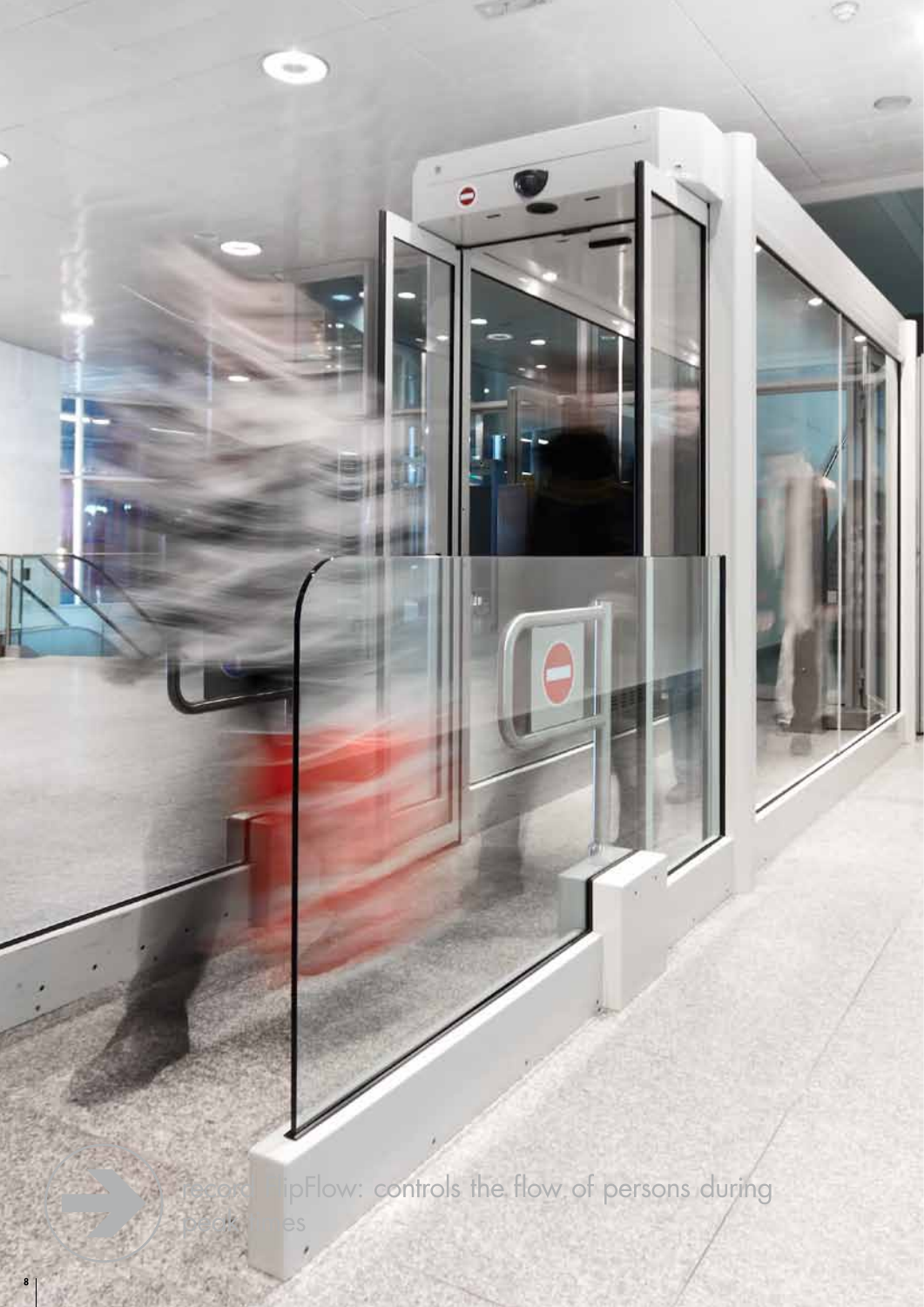# Security areas before departure and after arrival

The FlipFlow range from record automatically regulates the flow of people at airports and other areas with heightened security requirements. This one-way access system is usually set up with two barriers positioned in front of one another, and passed in one direction only. FlipFlows were designed by record to prevent the unauthorised crossing of person or persons from a public area to a restricted one. Any attempt to pass FlipFlows in the opposite direction is detected by an intelligent sensor system, triggering an alarm, and closing and locking the doors and barriers to prevent the person returning.

### Areas of application

To effectively divide areas with high security requirements from public areas, e.g. airside from landside or from the transition area to the secure zone.

#### Uses and advantages

- $\rightarrow$  Suitable for the controlled flow of persons in high security environments
- $\rightarrow$  Compact, transparent design, also suitable for disabled persons



Serie of 2 FlipFlows in line and 5 units in a row, 10 units all together, AMS

### **Options**

#### FlipFlow TWIN BASIC / TWIN INTERLOCK (for high security)

- $\rightarrow$  Acts as a barrier between air and land zones
- $\rightarrow$  Can be extended with high performance modules
- $\rightarrow$  High performance security interlock function effectively prevents objects being thrown or passed through the interlock

#### FlipFlow SINGLE (for discrete security)

- $\rightarrow$  Acts as a barrier between two zones inside the airport
- $\rightarrow$  Security personnel are aside
- $\rightarrow$  Optional volumetric monitoring of static objects

#### FlipFlow WIDE (for enhanced convenience)

- $\rightarrow$  Suitable for customs exits
- $\rightarrow$  Security personnel in the immediate vicinity
- $\rightarrow$  For less critical security requirements





FlipFlow TWIN, BLL



FlipFlow TWIN with escape route doors at the sides, BOD



FlipFlow TWIN, BCN



FlipFlow TWIN, MRS **FlipFlow SINGLE, GLA** 





9

FlipFlow TWIN, VLC

FlipFlow WIDE, AMS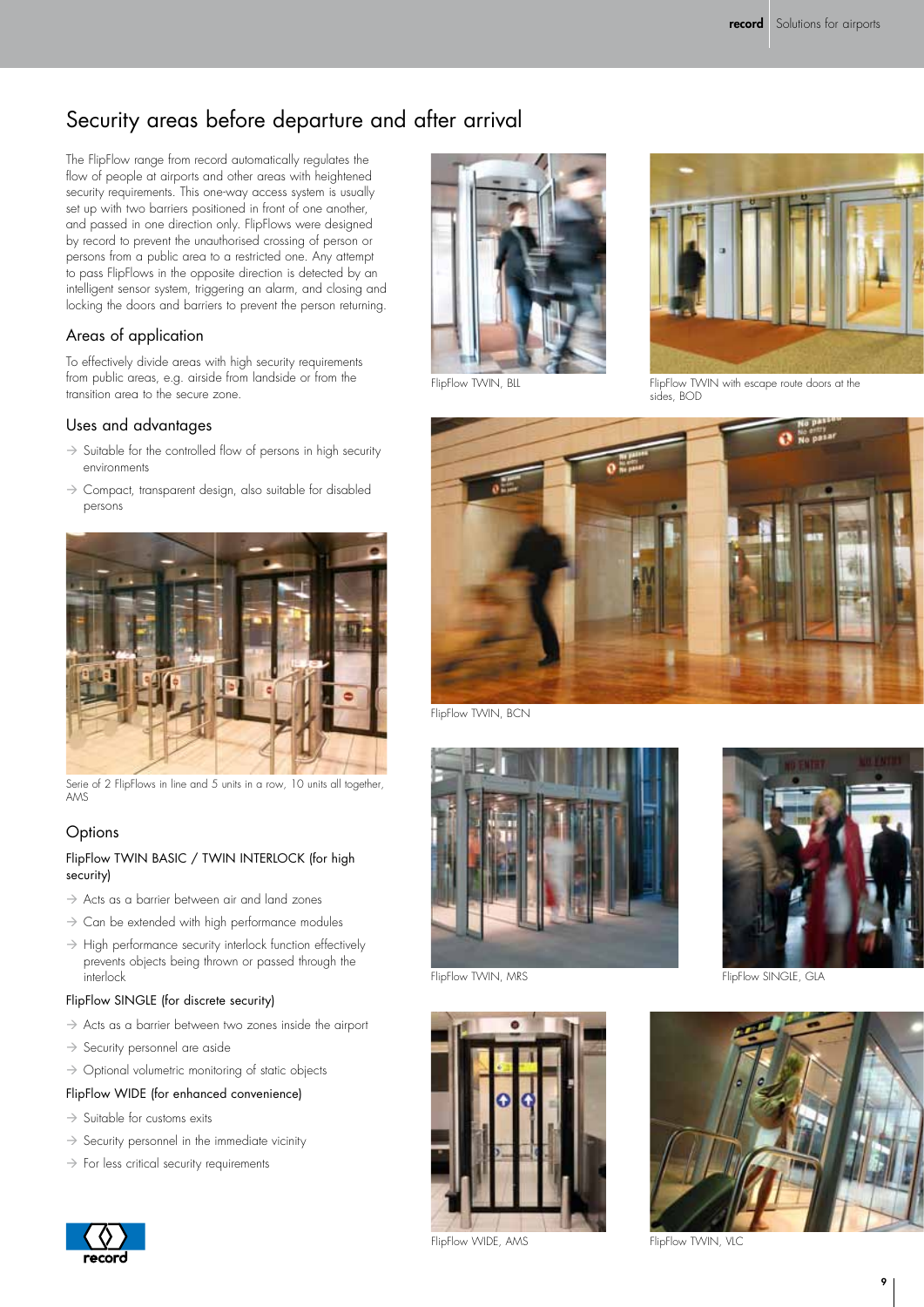# Security areas before departure and after arriving



Automatic fire protection door, baggage claim, LYS





Automatic folding door, finger dock, CDG



Rapid shutter gates SPEEDCORD Automatic smoke-protection door, multi-storey car park

#### Access to the planes (finger dock)

It is possible to install an automatic folding door to serve as an independent access point in passenger boarding bridges. This opens only when a gangway or air bridge has securely docked with it, and serves to enable bulky goods to be loaded on board, e.g. items that cannot be taken into the cabin like child's buggies, wheelchairs etc.

#### Hangar, luggage sorting and claim area

Rapid acting shutter doors from record guarantee a smooth flow of traffic and also function as an excellent thermal barrier. Shutters comply with all customs' regulations relevant to the luggage or freight area.

#### Automatic smoke and fire protection doors

Should fire or smoke develop, record's smoke protection sliding doors close reliably. The door is sealed with vertical bars at the sides and middle, and at the top and bottom of the door, seals automatically emerge. The passage of smoke is prevented for long enough to enable person or persons to be rescued without the need for breathing apparatus.

FEUCORD, the record fire protection door, was developed to be fire-resistant. This model resists the passage of fire, heat and smoke for at least 30 minutes. The fire protection system is also available with integrated escape route doors.



record – your contact address for automatic doors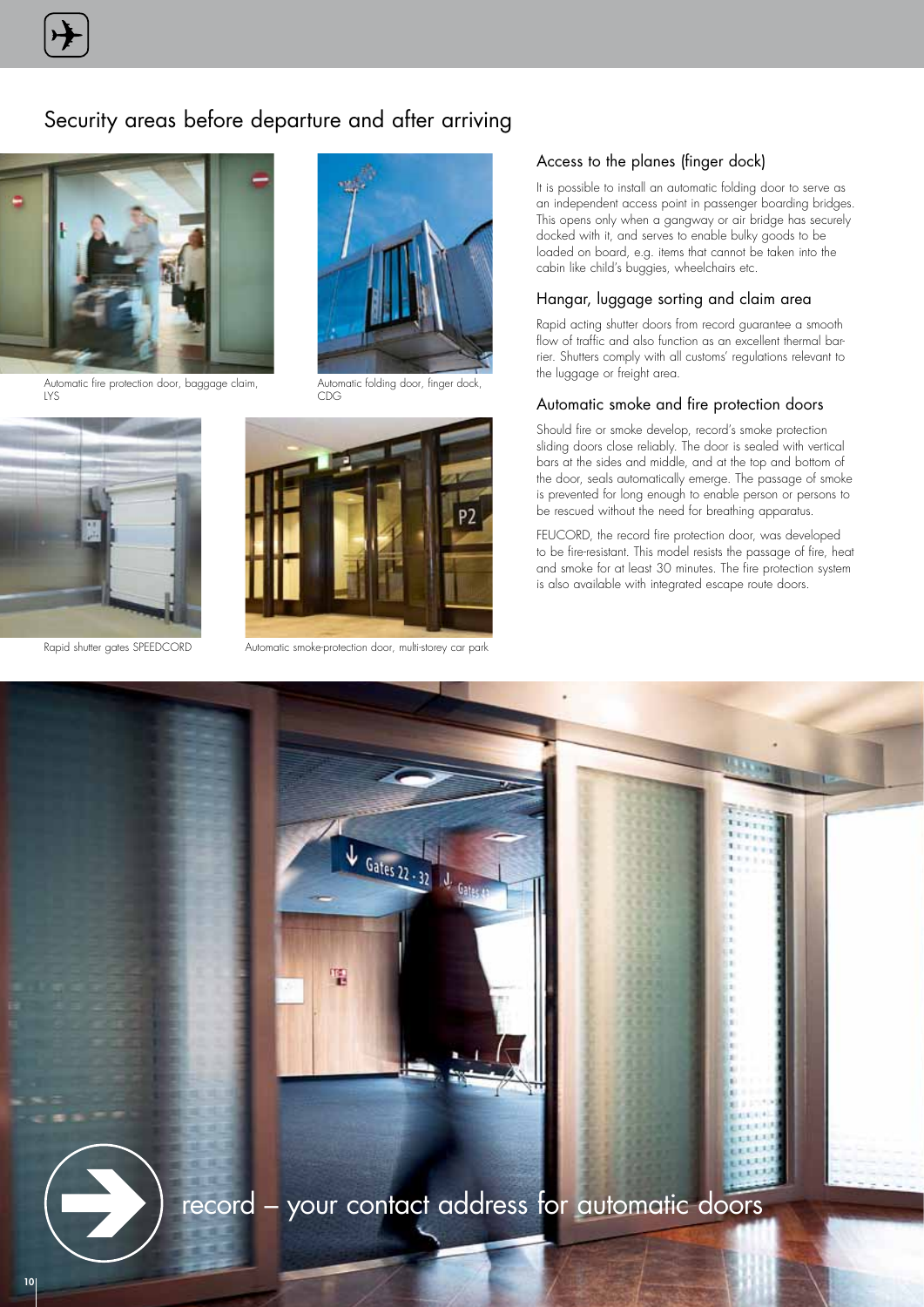# record ADM – the door management system

ADM (Advanced Door Management) from record permits you to monitor and control all doors, gates and security interlocks in a building from a central point. There are many benefits for the customer:

- $\rightarrow$  Complete control: the current status of your doors is read on the monitor. Should an alarm be triggered or the system report a malfunction, for instance if a piece of luggage is blocking a door, the relevant error messages are immediately dispatched to security personnel to inform them of the situation.
- $\rightarrow$  Reduction of building maintenance costs: the monitoring of doors from a central control point makes tours of inspection unnecessary.
- $\rightarrow$  Enhancing building security: important building access points can be monitored at any time. Reports of malfunctions or faulty operation are immediately forwarded. A record webcam keeps you informed about on-going events on-site.



- $\rightarrow$  Competitive installation costs: record ADM is based on the word's leading LON technology. When designing the bus structure, existing PC networks can easily be taken into consideration.
- $\rightarrow$  Online support provided by the record service centre: diagnostic reports are forwarded directly via e-mail to the nearest record service centre. In most cases, thanks to internet access, any trouble can be rectified immediately.

### The ideal addition for integration into LON-based building control systems

The record security interlock with individual admittance using video surveillance enables the monitoring of interlocks with two or three doors. Standard access control systems can be easily combined with the interlock.

The record security interlock is easily integrated into existing building structures and provides the architect with a high degree of creative freedom. The security interlock can be adapted for the disabled and also used in escape and rescue routes.



National electronic data processing centre, Tours, France







# International record references

Vienna Airport A: 210 doors l Brussels Airport B: 150 doors l Billund Airport DK: 100 doors l Munich Airport D: 350 doors, 150 smoke protection doors l other airports in Germany: Nurnberg, Stuttgart, Saarbrucken etc. Dusseldorf: 35 FlipFlows l Lyon Airport F: 200 doors and 32 FlipFlows l Paris Orly Airport F: 60 doors l Paris Roissy Airport F: 140 doors l other airports in France: Nantes, Marseille, Rennes, Toulouse, Nice, Grenoble, Bastia, Pau, Ajaccio, Biarritz, Rodez, Bordeaux etc. l Athens Airport G: 40 doors l Airports in Italy: Rome, Venice, Naples, Bologna: 270 doors l Amsterdam Airport NL: 136 doors, 22 FlipFlows and 16 fire protection doors l Airports in Spain: Barcelona, Madrid, Malaga, Bilbao, Valencia, Alicante. Airports in Switzerland: Zürich, Geneva, Basel: 180 doors and 17 FlipFlows l UK Airports: London Heathrow and Gatwick: 50 doors , Glasgow 25 doors and FlipFlows l Chicago O'Hare International Airport, USA: 800 doors l Dallas, Fort Worth Texas, USA: 60 doors l Piedmont Triad International Airport USA, Greensboro: 100 doors l other airports in the USA: Springfield Illinois, George W. Bush International, Houston Texas, Savannah, Arkansas.